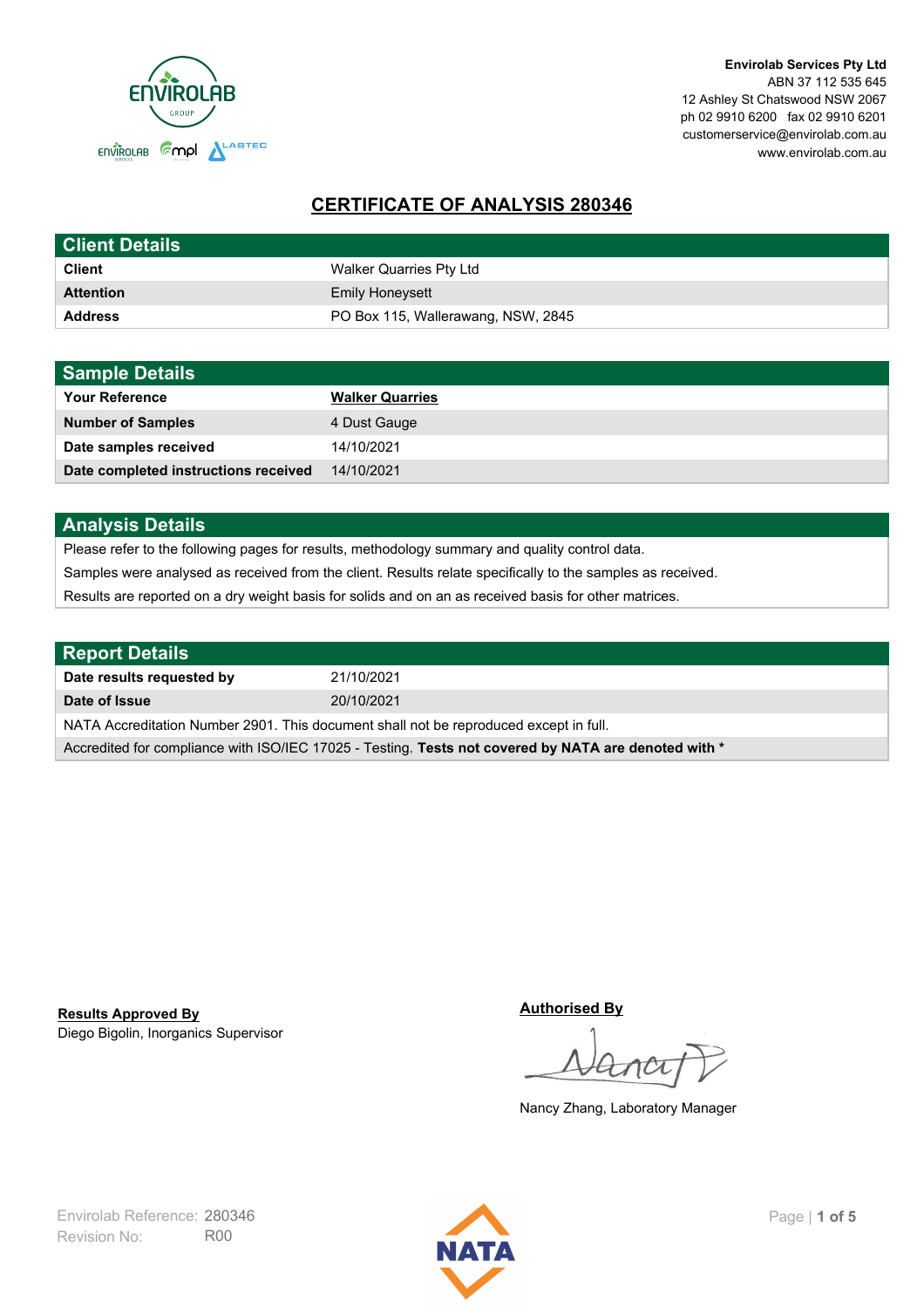| Dust Deposition AS 3580.10.1 |                          |                       |                       |                       |                       |
|------------------------------|--------------------------|-----------------------|-----------------------|-----------------------|-----------------------|
| <b>Our Reference</b>         |                          | 280346-1              | 280346-2              | 280346-3              | 280346-4              |
| <b>Your Reference</b>        | <b>UNITS</b>             | DG <sub>1</sub>       | DG <sub>2</sub>       | DG <sub>3</sub>       | DG4                   |
| Date Sampled                 |                          | 13/09/21-<br>13/10/21 | 13/09/21-<br>13/10/21 | 13/09/21-<br>13/10/21 | 13/09/21-<br>13/10/21 |
| Type of sample               |                          | <b>Dust Gauge</b>     | <b>Dust Gauge</b>     | <b>Dust Gauge</b>     | <b>Dust Gauge</b>     |
| Date prepared                | $\overline{\phantom{a}}$ | 15/10/2021            | 15/10/2021            | 15/10/2021            | 15/10/2021            |
| Date analysed                | $\overline{\phantom{a}}$ | 15/10/2021            | 15/10/2021            | 15/10/2021            | 15/10/2021            |
| Dust - No. of Days Collected | $\overline{\phantom{a}}$ | 31                    | 31                    | 31                    | 31                    |
| Insoluble Solids             | g/m <sup>2</sup> /month  | 1.2                   | 1.2                   | 1.3                   | 0.7                   |
| Combustible Matter           | $g/m2$ /month            | 0.4                   | 0.5                   | 0.7                   | 0.5                   |
| Ash                          | g/m <sup>2</sup> /month  | 0.8                   | 0.7                   | 0.6                   | 0.3                   |
| Soluble Matter               | g/m <sup>2</sup> /month  | 1.8                   | 3.3                   | 3.3                   | 1.4                   |
| <b>Total Solids</b>          | g/m <sup>2</sup> /month  | 3.0                   | 4.5                   | 4.6                   | 2.1                   |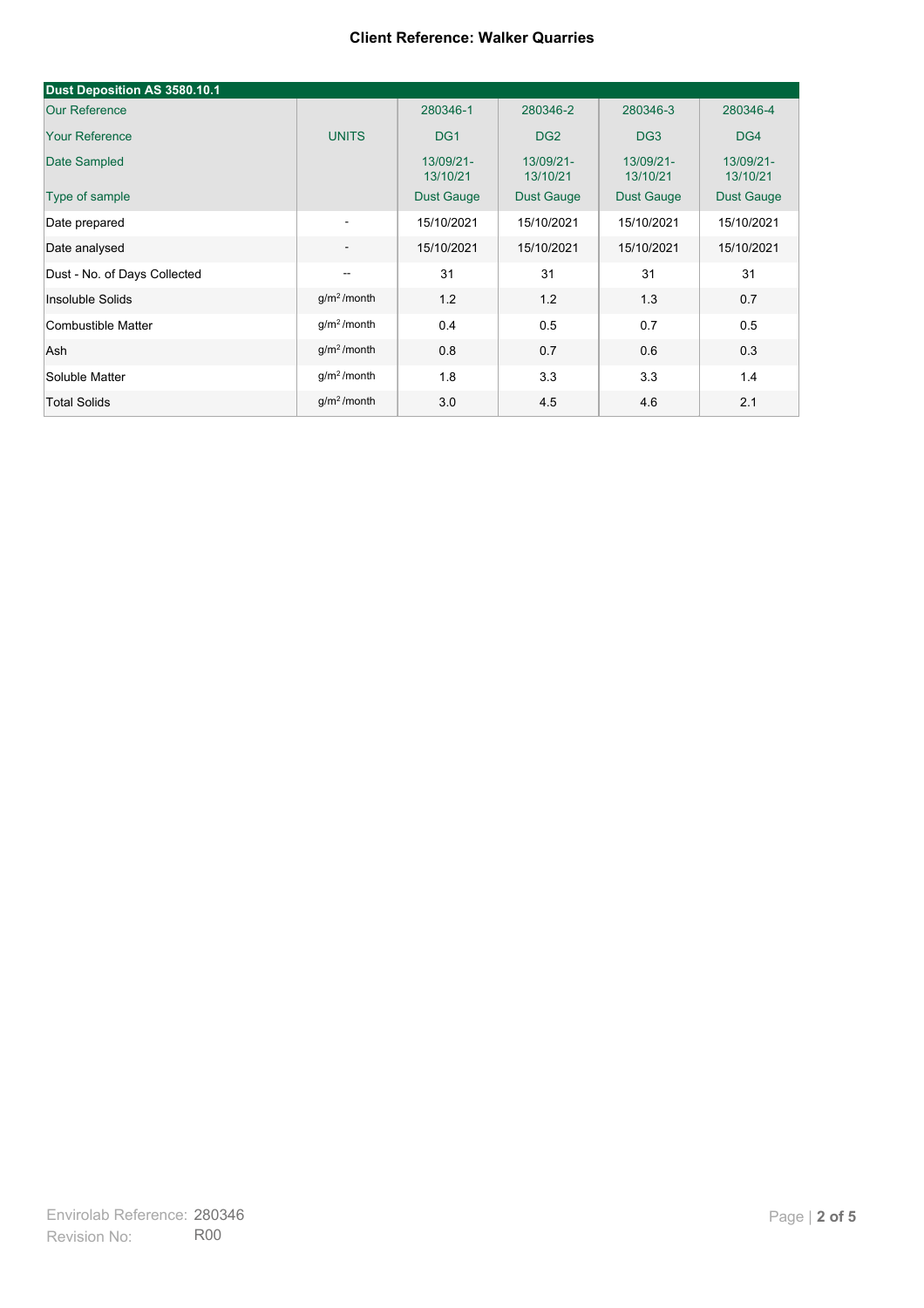| Method ID    | <b>Methodology Summary</b>                               |
|--------------|----------------------------------------------------------|
| AS 3580.10.1 | Analysis of dust gauges by AS 3580.10.1 (analysis only). |

F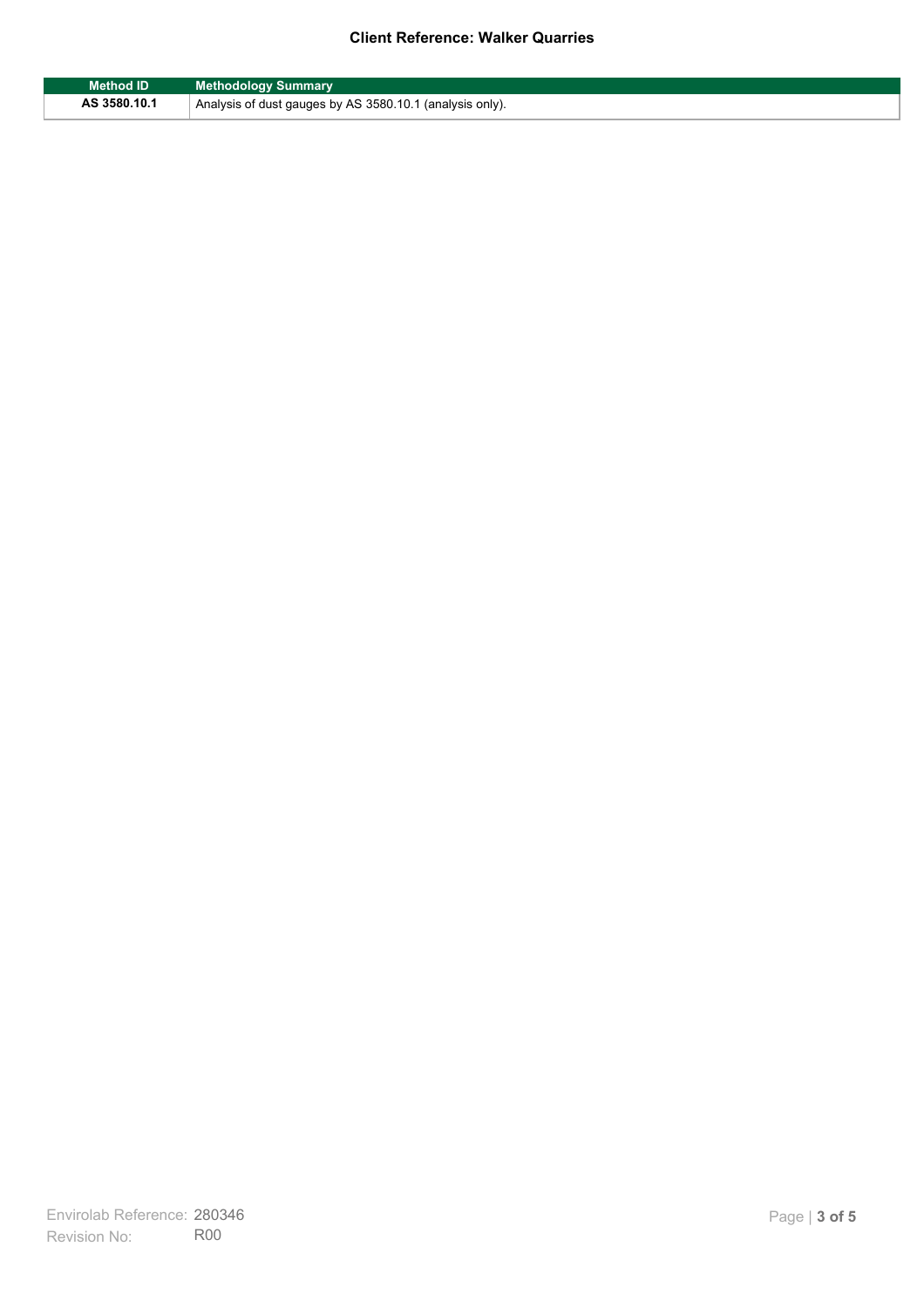| <b>Result Definitions</b> |                                           |
|---------------------------|-------------------------------------------|
| <b>NT</b>                 | Not tested                                |
| <b>NA</b>                 | Test not required                         |
| <b>INS</b>                | Insufficient sample for this test         |
| <b>PQL</b>                | <b>Practical Quantitation Limit</b>       |
| $\prec$                   | Less than                                 |
| $\geq$                    | Greater than                              |
| <b>RPD</b>                | <b>Relative Percent Difference</b>        |
| <b>LCS</b>                | Laboratory Control Sample                 |
| <b>NS</b>                 | Not specified                             |
| <b>NEPM</b>               | National Environmental Protection Measure |
| <b>NR</b>                 | Not Reported                              |